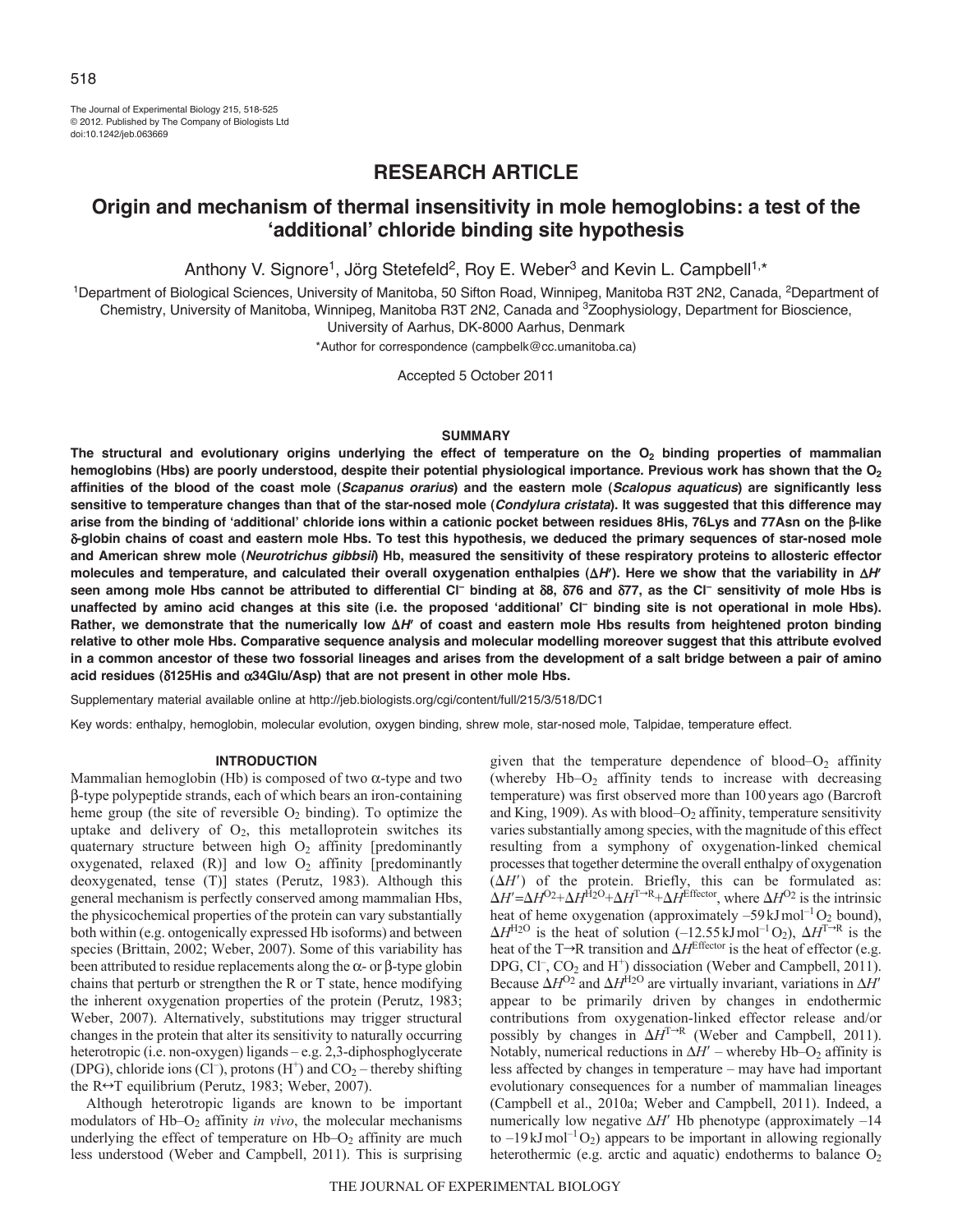delivery at the peripheral tissues in the face of temperature-induced changes in  $O<sub>2</sub>$  demand at these sites (De Rosa et al., 2004; Weber and Campbell, 2011).

We previously determined that the individual Hb components of the coast mole (*Scapanus orarius*) and the eastern mole (*Scalopus aquaticus*) likewise possess numerically low enthalpies of oxygenation (between  $-8$  and  $-14 \text{ kJ} \text{mol}^{-1} \text{O}_2$ ) in the presence of allosteric effectors, a trait that was hypothesized to minimize the impairment of  $O<sub>2</sub>$  uptake at the lungs while burrowing in hypoxic tunnels (Campbell et al., 2010b). Interestingly, the effects of temperature on the whole-blood– $O_2$  affinity of coast, eastern and star-nosed (*Condylura cristata*) moles indicated that the blood of the first two species is considerably less sensitive to temperature than that of the latter (Campbell et al., 2010b). This finding is surprising given that the star-nosed mole is not only semi-aquatic, but is distributed substantially farther north than the thermally buffered, strictly fossorial coast and eastern moles (Petersen and Yates, 1980). In fact, star-nosed moles have been observed tunnelling in snow and even diving beneath ice during the winter (Merriam, 1884; Hamilton, 1931). Results of Campbell and coworkers (Campbell et al., 2010b) further suggested that coast and eastern mole Hbs possess an extra (relative to human HbA) Cl– binding site that does not overlap with DPG binding. Like that of coast and eastern moles, bovine Hb possesses a specific and 'additional' (with respect to human HbA) oxygenation-linked Cl– binding site (De Rosa et al., 2004). Based on functional data obtained from human site-directed mutants, it was proposed that this Cl– binding site resides between three cationic residues on the  $\beta$ -globin chain: β8Lys, β76Lys and β77His (Fronticelli et al., 1995). Later work revealed that Hbs possessing  $\beta$ 8Lys and  $\beta$ 76Lys together with His or Asn at  $\beta$ 77 display numerically reduced  $\Delta H'$  values in the presence of  $0.1 \text{ mol}^{-1}$  Cl<sup>-</sup> relative to human HbA  $(-41 \text{ kJ} \text{ mol}^{-1})$ ; HbA possesses a neutral Ala residue at  $\beta$ 76, which presumably prevents Cl– from bridging this positively charged cavity (De Rosa et al., 2004). Notably, and consistent with the 'additional' Cl– binding site hypothesis, the  $\beta$ -like  $\delta$ -globin chains of coast and eastern mole Hbs have Lys at positions 8 and 76 together with Asn at position 77 (Campbell et al., 2010b).

Taken together, these results raise the possibility that a differential ability to bind chloride ions may underlie the observed differences in the whole-blood  $\Delta H'$  of coast (-1.0kJmol<sup>-1</sup>) and eastern moles  $(-8.3 \text{ kJ} \text{ mol}^{-1})$  relative to that of the star-nosed mole  $(-29.9 \text{ kJ} \text{ mol}^{-1})$ (Campbell et al., 2010b). We thus hypothesized that the higher thermal sensitivity of star-nosed mole blood may be attributed to residue variations at positions 8, 76 and 77 of the  $\beta$ -type chain, creating an unfavourable environment for chloride binding. To examine this possibility, we amplified and sequenced the expressed  $\alpha$ - and  $\beta$ -type globin genes of the star-nosed mole, measured the O2-binding properties of its Hb components at two temperatures (25 and 37°C) in the presence and absence of allosteric effectors, and calculated their overall oxygenation enthalpies. To provide insight into the mechanism, origin and potential adaptive significance of this trait in moles, we additionally collected comparable data from the Hb of the American shrew mole, *Neurotrichus gibbsii*. This diminutive insectivore is basal to the clade containing star-nosed, coast and eastern moles (Shinohara et al., 2004; Sánchez-Villagra et al., 2006), thus allowing us to deduce whether a numerically low  $\Delta H'$  is an ancestral or derived trait in talpid moles. Moreover, as the semi-fossorial American shrew mole digs shallow tunnels and primarily scavenges on the forest floor (Dalquest and Orcutt, 1942), it presumably evolved under relaxed hypoxic selection pressures relative to the strictly fossorial (coast and eastern moles) and semi-aquatic (star-nosed) moles. Hence, it was hoped that assessment of the inherent oxygenation characteristics and effector sensitivity of its Hb might further our understanding of the mechanisms underlying hypoxic adaptation in the more derived mole species.

# **MATERIALS AND METHODS Sample collection**

Two American shrew moles, *Neurotrichus gibbsii* (Baird 1858), were live captured in pitfall traps, one from Blaine, Whatcom County, WA, USA, and the other from Vancouver, British Columbia, Canada. Three star-nosed moles, *Condylura cristata* (Linnaeus 1758), were captured in Sherman live traps, two in southeast Manitoba, Canada (Caddy Lake and Piney), and one in Potter County, PA, USA. The lack of discernable intraspecific differences in gene sequences and/or Hb–O<sub>2</sub> binding characteristics (see below) of individuals from these geographically separated populations suggested that our findings are a good representation for each species. Blood and tissue samples were obtained soon after anaesthesia-induced euthanization following both University of British Columbia and University of Manitoba approved protocols and with adherence to the guidelines of the Canadian Council on Animal Care. In all cases, blood samples were stored in sealed vials at –70°C. Fresh liver and spleen samples were excised immediately and transferred to vials containing 95% ethanol and RNAlater (Ambion, Austin, TX, USA), respectively, and stored similarly.

# **Hb–O2 affinity**

The Hb components from two star-nosed moles (Manitoba and PA) and a single American shrew mole (Vancouver) were isolated by isoelectric focusing in a 110ml LBK sucrose density gradient column following the procedure of Campbell et al. (Campbell et al., 2010b). Measurements of the partial pressure of oxygen required to saturate 50% of Hb molecules  $(P_{50})$  dissolved in 0.1 mol<sup>1-1</sup> HEPES buffer and in the presence of varying concentrations of  $H^+$ , Cl– and DPG were collected for the individual Hb components of each species at 25 and 37°C using the thin-film technique (Weber, 1992).  $P_{50}$  values, interpolated from Hill plots (log-log plots of [percent oxyhemoglobin/percent deoxyhemoglobin] *vs P*<sub>O2</sub>), were calculated from at least four  $O_2$  equilibration steps between 30 and 70% saturation. These data sets were compared with those previously collected for coast and eastern mole Hbs (Campbell et al., 2010b). For each Hb component, the overall enthalpy of oxygenation  $(kJ \text{ mol}^{-1}O_2)$ , adjusted for the heat of solution of  $O_2$  (12.55 kJ mol<sup>-1</sup>), was calculated over a range of pHs (~6.0–8.5) using a modified version of the integrated van't Hoff isochore (Wyman, 1964):

$$
\Delta H' = \{ [2.303R\Delta \log P_{50} / \Delta (1/T)] / 1000 \times 4.1868 \} + 12.55, \quad (1)
$$

where *R* is the gas constant  $(JK^{-1}mol^{-1})$ ,  $\Delta log P_{50}$  is the change in  $logP_{50}$  (mmHg) observed between temperatures  $T_1$  and  $T_2$  (K) and  $1000\times4.1868$  converts the formula from calmol<sup>-1</sup>O<sub>2</sub> to kJ mol<sup>-1</sup>O<sub>2</sub>.

## **DNA sequencing**

Total RNA was extracted from star-nosed mole and American shrew mole spleen samples using the TRIZOL® method, as per the manufacturer's directions (Invitrogen, Carlsbad, CA, USA). The purified mRNA was subsequently used to synthesize cDNA using SuperScript<sup>TM</sup> II Reverse Transcriptase and Invitrogen Adapter Primer (supplementary material TableS1), following the manufacturer's protocol (Invitrogen). For each sample, 1 µl aliquots of cDNA were polyC tailed in a 25µl reaction consisting of  $1\times$ terminal deoxynucleotidyl transferase (TdT) buffer,  $200 \mu mol^{-1}$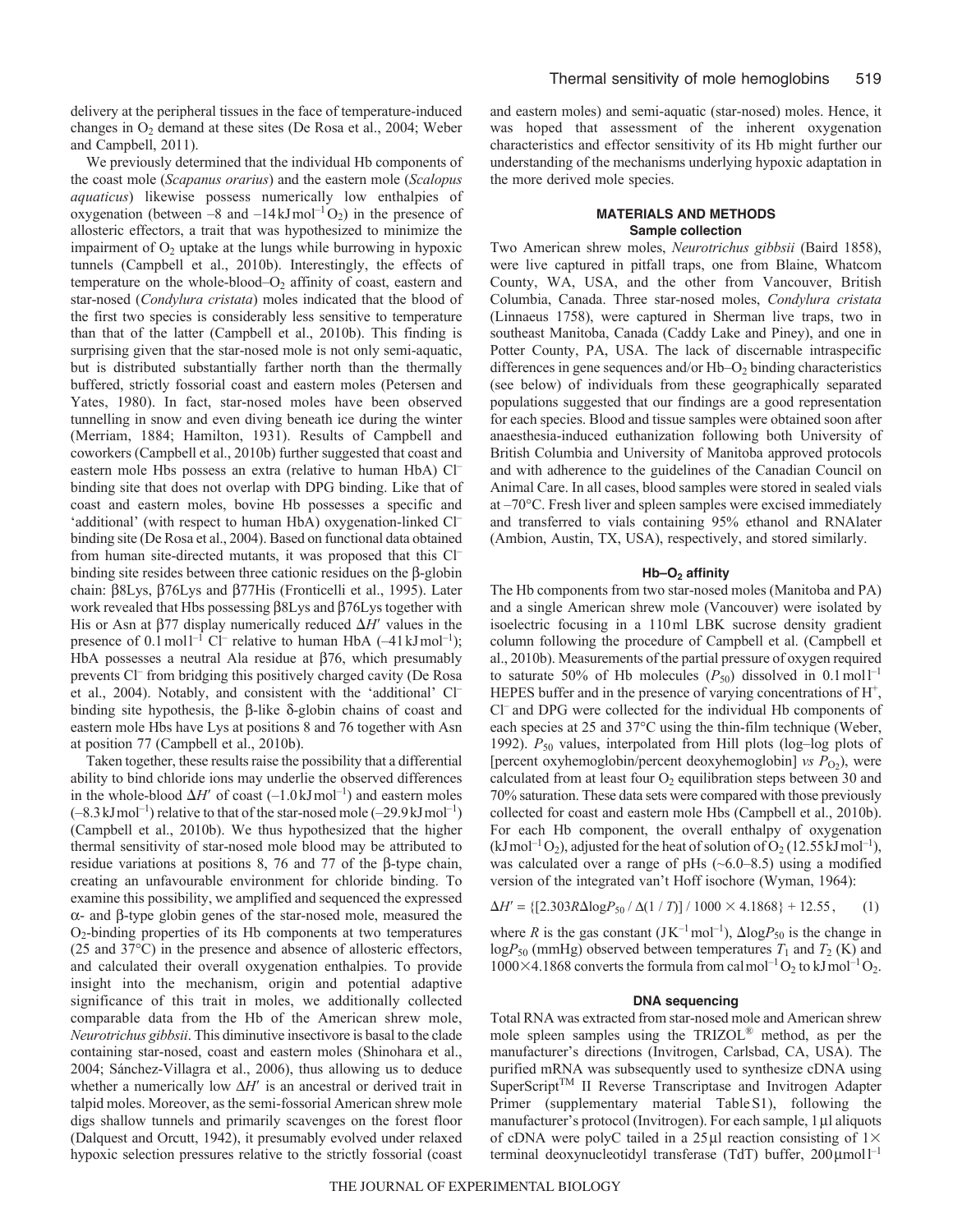

Fig. 1. Values of  $P_{\text{O}_2}$  and Hill's cooperativity coefficient at half oxygen saturation ( $P_{50}$  and  $n_{50}$ , respectively) for the individual hemoglobin components ([Hb<sub>4</sub>]=0.05 mmol <sup>[-1</sup>) of (A) star-nosed moles and (B) American shrew moles at 37°C, and their pH dependence in the absence ('Stripped') and presence of added Cl<sup>-</sup> and 2,3-diphosphoglycerate (DPG). Insets: diagrams of an isoelectric focusing column at the end of focusing, illustrating the relative abundance of the individual hemoglobin components and their isoelectric point (pI) values at 5°C.

dCTP and 15 units of TdT (Invitrogen). Reaction mixtures were incubated at 37°C for 10min, followed by heat inactivation of the enzyme at 65°C for 10min.

Aliquots of polyC-tailed cDNA were subsequently used in rapid amplification of cDNA ends (RACE) PCRs to amplify the coding sequences of the  $\alpha$ -like and  $\beta$ -like globin mRNA transcripts of *C*. *cristata* and *N*. *gibbsii*. RACE PCRs were conducted using genespecific primers that were designed from highly conserved regions among mole Hbs using Primer Premier 5.0 (PREMIER Biosoft International, Palo Alta, CA, USA; supplementary material Table S1). 3' RACE PCRs utilized the polyA tail at the end of the cDNA transcript as a universal priming site, whereas 5' experiments utilized the TdT-generated polyC tag (above). PCR reactions were conducted using  $1 \mu l$  of polyC-tailed cDNA template in a  $20 \mu l$ reaction comprising: 200µmol<sup>1-1</sup> dNTPs, 1× Taq Reaction Buffer,  $1.5$ mmol $l^{-1}$  MgCl<sub>2</sub>,  $0.5$ µmol $l^{-1}$  of each primer and two units of *Taq* DNA polymerase (New England Biolabs, Ipswich, MA, USA). The reactions were amplified in an Eppendorf Mastercycler<sup>®</sup> Gradient thermocycler (Hamburg, Germany) with the following thermal cycling profile: 3min at 95°C, followed by 30 cycles of 95°C for 30s, 55–65°C (depending on the primer) for 15s, 68°C for 45s, ending with a final extension period of 10min at 68°C. Reaction products were electrophoresed on an agarose gel and bands of expected size were excised and purified with an Illustra<sup>TM</sup>  $GFX^{TM}$ PCR DNA and Gel Band Purification Kit (GE Life Sciences, Piscataway, NJ, USA). Purified target bands were either ligated into pDrive vectors (Qiagen, Valencia, CA, USA) or used as template in a hemi-nested PCR (in cases where the initial PCR amplified multiple products) with the same conditions as above, except using a nested gene-specific primer (supplementary material TableS1). Hemi-nested PCR products were treated as described above.

Ligations were transformed into Qiagen® EZ Competent Cells. Transformed cells were plated on Luria-Bertani (LB) agar plates containing  $100 \mu\text{g} \text{ ml}^{-1}$  ampicillin,  $40 \mu\text{g} \text{ ml}^{-1}$  X-Gal and  $0.04$  mmol  $1^{-1}$  isopropyl  $\beta$ -D-1-thiogalactopyranoside, and then incubated for 18h at 37°C. Positive clones were transferred to 8ml of LB culture medium containing  $100 \mu g$  ml<sup>-1</sup> ampicillin and incubated for 18h at 37°C while shaking at 225r.p.m. A 3ml sample of each culture was pelleted by centrifugation for 3min at 6800*g* and the plasmid DNA was purified using a QIAprep® Spin Miniprep Kit (Qiagen).

Sequencing reactions were performed on 250ng of purified plasmid DNA using the BigDye® Terminator v3.1 Cycle Sequencing Kit (Applied Biosystems) and the universal sequencing primers M-13(F)-40 or M-13(R) (supplementary material TableS1). Reaction mixtures were sequenced using a four-capillary Applied Biosystems 3130 Genetic Analyzer. Consensus alignments for each gene were constructed from between four and eight clones amplified from two to three separate PCR reactions, respectively, using Sequencher<sup>TM</sup> software (Version 4.6, Gene Codes Corp., Ann Arbor, MI, USA), and the amino acid complement of each globin chain was deduced.

In order to verify the cDNA sequencing results, genomic DNA was extracted from star-nosed mole and American shrew mole liver samples using a DNeasy Blood & Tissue Kit (Qiagen). Primers were designed to target individual  $\alpha$ -like and  $\beta$ -like globin genes from the star-nosed and American shrew moles. Fifty nanograms of DNA were used in  $20 \mu$  PCR reactions, which had the same composition as described above. Reactions were amplified with the following thermal cycling profile: 3min at 95°C, followed by 30 cycles of 95°C for 30s, 55–65°C (depending on the primer) for 15s, 68°C for 1min 30s, ending with a final extension period of 10min at 68°C. The reactions were verified by gel electrophoresis, cloned and sequenced as described above. Sequence data were deposited in GenBank (accession numbers JN208865–JN208876, JQ336982– JQ336984).

### **RESULTS**

# **Isolation of hemoglobin components**

Blood of the star-nosed mole and American shrew mole possesses two major Hb components (insets of Fig. 1A,B). The two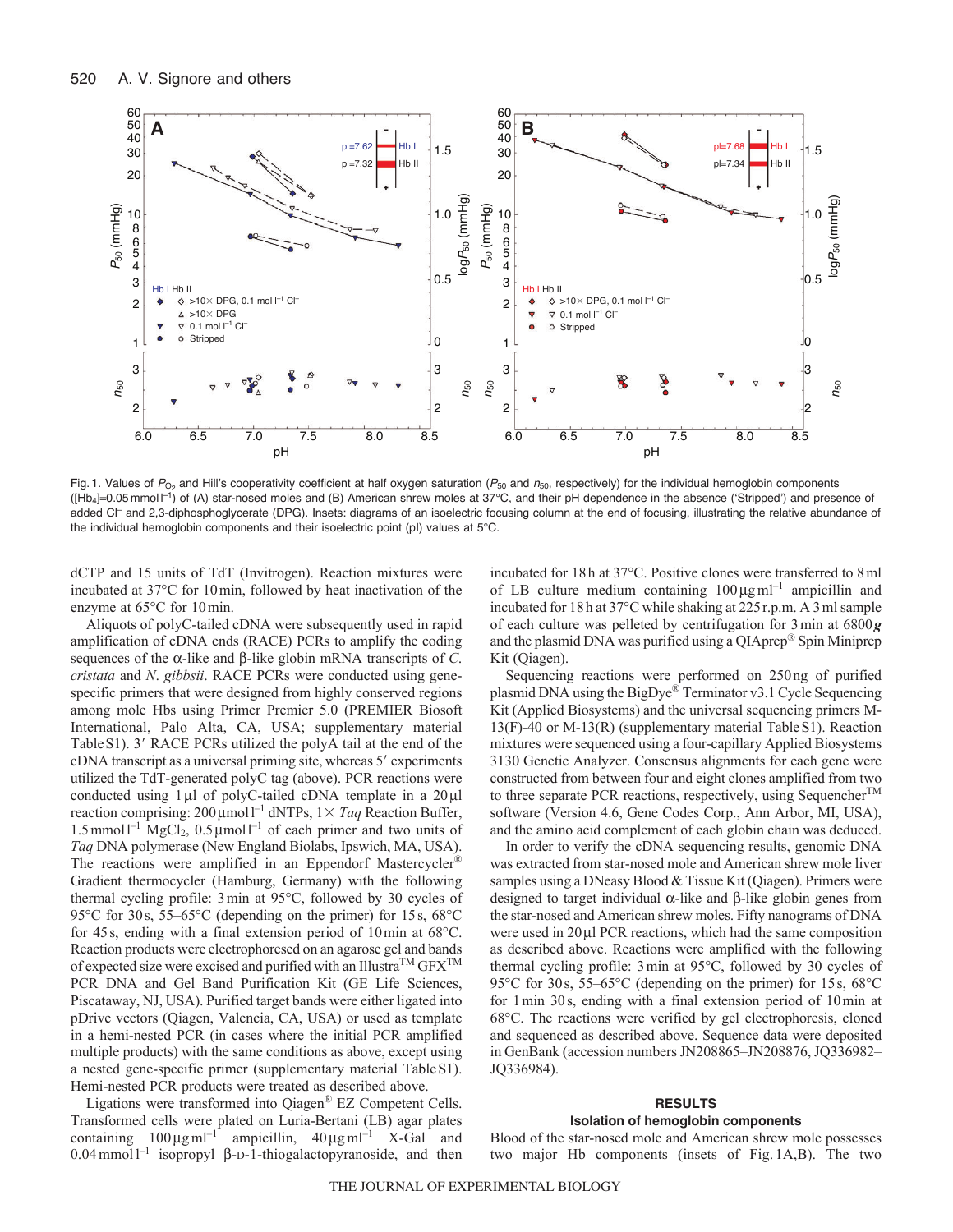| Table 1. Intrinsic oxygen affinity [expressed as half-saturation oxygen tension, $P_{50}$ (mmHg)] of mole hemoglobins ([Hb <sub>4</sub> ]=0.05 mmol $\Gamma$ <sup>1</sup> ) and |  |
|---------------------------------------------------------------------------------------------------------------------------------------------------------------------------------|--|
| their sensitivity to allosteric effectors at 37 $\degree$ C and pH 7.2 in 0.1 mol $\Box$ HEPES buffer                                                                           |  |

|                                                                         | Shrew mole |                   | Star-nosed mole |              |              | Coast mole <sup>a</sup> |         |
|-------------------------------------------------------------------------|------------|-------------------|-----------------|--------------|--------------|-------------------------|---------|
|                                                                         | Hb I       | H <sub>b</sub> II | $Hb I - MB$     | $Hb II - MB$ | $Hb II - PA$ | HbI                     | Hb II   |
| $P_{50}$ stripped                                                       | 9.54       | 10.33             | 5.87            | 6.42         | 6.53         | 5.37                    | 5.16    |
| $C\Gamma$ effect <sup>b</sup>                                           | 0.29       | 0.26              | 0.29            | 0.30         | 0.28         | 0.31                    | 0.33    |
| DPG effect <sup>c</sup>                                                 | 0.22       | 0.20              | 0.23            | 0.25         | 0.28         | 0.26                    | 0.23    |
| Bohr effect <sup>d</sup>                                                |            |                   |                 |              |              |                         |         |
| Stripped                                                                | $-0.18$    | $-0.23$           | $-0.27$         | $-0.17$      | $-0.22$      | $-0.32$                 | $-0.44$ |
| $0.1 \text{ mol}^{-1} \text{ Cl}^{-1}$                                  | $-0.38$    | $-0.38$           | $-0.45$         | $-0.41$      | $-0.34$      | $-0.54$                 | $-0.59$ |
| $0.1 \text{ mol}^{-1} \text{ Cl}^{-} + 2.5 \text{ mol}^{-1} \text{DPG}$ | $-0.63$    | $-0.59$           | $-0.78$         | $-0.68$      | $-0.68$      | $-0.86$                 | $-0.78$ |
| $\Delta H^{\prime e}$                                                   | $-25.2$    | $-20.3$           | $-24.4$         | $-24.2$      | $-24.1$      | $-9.7$                  | $-7.6$  |
| $\Delta$ log $P_{50}/\Delta T^e$                                        | 0.0213     | 0.0185            | 0.0209          | 0.0208       | 0.0207       | 0.0126                  | 0.0114  |

The temperature sensitivity of each Hb component expressed as overall enthalpy of oxygenation ( $\Delta H$ ; kJ mol<sup>-1</sup>O<sub>2</sub>) and as  $\Delta$ log $P_{50}/\Delta T$  for the temperature range 25–37°C is also presented. The major Hb component (Hb II) was analyzed from two different two star-nosed moles, one from Manitoba (MB) and the other from Pennsylvania (PA).

DPG, 2,3-diphosphoglycerate; stripped, co-factor free solution.

aData taken from Campbell et al. (Campbell et al., 2010b).

 $^{b}$ log $P_{50}$  (0.1 mol l<sup>-1</sup> Cl<sup>-</sup>) – log $P_{50}$  (stripped).

<sup>c</sup>log $P_{50}$  (2.5 mmol l<sup>-1</sup> DPG+0.1 mol l<sup>-1</sup> Cl<sup>-</sup>) – log $P_{50}$  (0.1 mol l<sup>-1</sup> Cl<sup>-</sup>).

 $d$ <sub> $\Delta$ log $P_{50}$ / $\Delta$ pH; over the pH range 7.0–7.4.</sub>

 $\mathrm{e}$ In 0.1 mol l $^{-1}$  Cl $^{-}$ .

components (Hb I and Hb II) of the star-nosed mole (Piney, Manitoba) have isoelectric points (pI) at 5°C of 7.62 and 7.32, respectively, and account for ~30 and 70% of the hemolysate, respectively (Fig.1A). Only the major component (Hb II) from the Pennsylvanian star-nosed mole was analyzed, and was found to possess a pI (7.29) similar to that of the Manitoban mole. The two major Hb components isolated from American shrew mole blood have pIs of 7.68 (Hb I) and 7.34 (Hb II), with Hb I comprising  $\sim$ 55% of the hemolysate (Fig. 1B).

### **Oxygen binding characteristics**

The intrinsic  $Hb-O<sub>2</sub>$  affinities of both American shrew mole  $Hb$ components at pH7.2 were  $\sim$ 40–50% lower (i.e.  $P_{50}$  values were  $\sim$ 1.6–2.0 times higher) than those of the star-nosed mole (Table 1). Conversely, expressed in terms of the shift in  $logP_{50}$ , the effects on Hb–O<sub>2</sub> affinity of  $0.1 \text{ mol} 1^{-1}$  Cl<sup>–</sup> (0.26–0.30), and of saturating concentrations of DPG in the presence of  $0.1 \text{ mol}^{-1} \text{Cl}^{-1}$ (0.20–0.28), varied little between the Hb components of each species (Table 1). Notably, when both of these cofactors were present together, the  $P_{50}$  of the major component in star-nosed mole blood (Hb II) at a pH of 7.2 (23.23mmHg) was higher than that of DPG alone (20.89mmHg; Fig. 1A). The major Hb component of the Pennsylvanian mole exhibited a nearly identical response (23.76 *vs* 21.81mmHg, respectively; supplementary material Fig. S1). The observed Bohr effects ( $\Delta$ log $P_{50}/\Delta$ pH) of star-nosed and American shrew mole Hbs were appreciably lower than those found for coast and eastern moles (Table1) (Campbell et al., 2010b).

## **Thermal sensitivity**

The  $\Delta H'$  of both Hb components of the American shrew mole at pH 7.2 and in the presence of  $0.1 \text{ mol}^{-1} \text{Cl}^-$  (Hb I= $-25.2$  kJ mol<sup>-1</sup> O<sub>2</sub>, Hb II= $-20.3$  kJ mol<sup>-1</sup>; Table 1) were similar to those of star-nosed moles collected in Manitoba (Hb I= $-24.4$  kJ mol<sup>-1</sup>, Hb II= $-24.2$  kJ mol<sup>-1</sup>) and Pennsylvania (Hb  $II=-24.1 \text{ kJ} \text{ mol}^{-1}$ ). These values are numerically twofold to threefold higher than the major Hb components of coast (–7.6 to  $-9.7 \text{ kJ} \text{ mol}^{-1}$ ) and eastern moles  $(-10.3 \text{ to } -13.7 \text{ kJ} \text{ mol}^{-1})$ ; Table 1) measured under identical conditions (Campbell et al., 2010b). A similar trend is seen amongst the temperature effect  $(\Delta log P_{50}/\Delta T)$  calculated for the Hb components of these species, with the logP<sub>50</sub> of American shrew and star-nosed mole Hb increasing nearly twice as much per 1°C decrease in temperature compared with that of coast and eastern moles (Table 1).

### **Primary sequences of the - and -type globin chains**

One  $\alpha$ -like and two  $\beta$ -like genes were amplified and sequenced from the American shrew mole, whereas two  $\alpha$ -like and two  $\beta$ -like genes were obtained from the star-nosed mole (Fig.2). Phylogenetic analyses of intron 2 sequences confirmed that these  $\beta$ -like genes are orthologous to the  $HBD$  ( $\delta$ ) globin genes of eutherian mammals (data not shown), as found for other eulipotyphlan (e.g. shrews, moles and hedgehogs) mammals (Opazo et al., 2008; Campbell et al., 2010b). The deduced  $\delta$ -globin chains of the star-nosed mole differed from one another at two residue positions ( $\delta$ 75Ile $\rightarrow$ Val and  $\delta$ 76Lys $\rightarrow$ Asn), whereas the two  $\delta$  chains of the American shrew mole differed at five sites ( $\delta$ 9Gly $\rightarrow$ Ser,  $\delta$ 22Glu $\rightarrow$ Asp,  $\delta$ 23Val $\rightarrow$ Ile,  $δ58Ala→Pro$  and  $δ61Lys→Met$ ).

Notably, there was a single charge-altering substitution within the  $\delta$  chains of each species (Fig. 2). Consequently, the polypeptide with the higher net charge was designated  $\delta^1$ (corresponding to isoHb I with the higher pI; insets of Fig. 1A,B) whereas the more negatively charged chain was designated  $\delta$ <sup>II</sup> (corresponding to isoHb II exhibiting the lower pI). The two  $\alpha$ like chains of the star-nosed mole differed at only one (uncharged) residue position ( $\alpha$ 55Val $\rightarrow$ Ile) and were thus arbitrarily designated  $\alpha^I$  and  $\alpha^{II}$  (Fig. 2).

With respect to the proposed 'additional' Cl<sup>–</sup> binding site  $(\delta 8,$  $\delta$ 76 and  $\delta$ 77), a charge altering residue substitution (Lys $\rightarrow$ Asn) was detected at residue 76 of the star-nosed mole  $\delta^{II}$ -globin chain. No changes were found within this motif in the  $\delta^I$ -globin chain of this species or in either of the  $\delta$ -globin chains of the American shrew mole (Fig.2). Similarly, no other amino acid substitutions along the  $\alpha$ - or  $\delta$ -globin chains of star-nosed or American shrew moles were detected at residue positions implicated in Cl<sup>-</sup> binding (Perutz et al., 1993; Weber, 2007).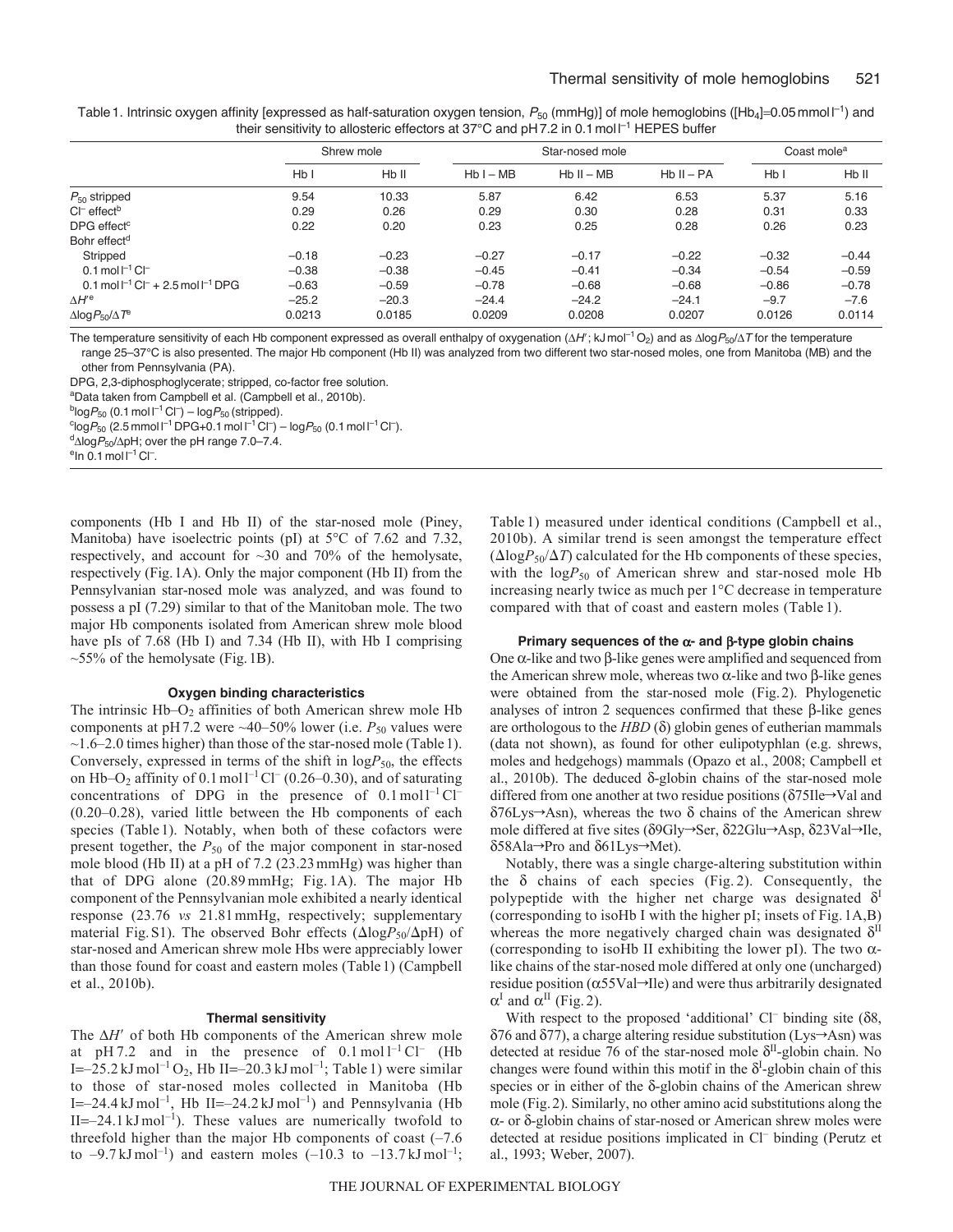#### 522 A. V. Signore and others

### α-type chains

| Amino acid                         | 10<br>20<br>$\overline{1}$                                                  | $\overline{30}$ | 40 50 | 60  | 70  |
|------------------------------------|-----------------------------------------------------------------------------|-----------------|-------|-----|-----|
| $T.$ europaea $\alpha$             | VLSGTDKSNIKAAWDKVGAHAGEYGAEALERTFTSFPTTKTYFPHFDLSHGSAOVKAHGKKVADALTNAVGHLDD |                 |       |     |     |
| S. orarius $\alpha$                |                                                                             |                 |       |     |     |
| S. aquaticus $\alpha^{\dagger}$    |                                                                             |                 |       |     |     |
| S. aquaticus $\alpha$ <sup>"</sup> | $YD$ QTGM.DCM.PSEKD                                                         |                 |       |     |     |
| C. cristata $\alpha^{\text{I}}$    |                                                                             |                 |       |     |     |
| C. cristata $\alpha^{\parallel}$   |                                                                             |                 |       |     |     |
| N. qibbsii $\alpha$                |                                                                             |                 |       |     |     |
|                                    | 80<br>90<br>76                                                              | 100<br>110      | 120   | 130 | 140 |
| $T.$ europaea $\alpha$             | LPGAMSALSDLHAHKLRVDPVNFKLLSHCLLVTLACHHPNDFTPAVHASLDKFLATVSTVLTSKYR          |                 |       |     |     |
| S. orarius $\alpha$                |                                                                             |                 |       |     |     |
| S. aquaticus $\alpha^{\dagger}$    | L NVS.LSAMF                                                                 |                 |       |     |     |
| S. aquaticus $\alpha$ <sup>"</sup> |                                                                             |                 |       |     |     |
| C. cristata $\alpha^{\text{I}}$    |                                                                             |                 |       |     |     |
| C. cristata $\alpha^{\parallel}$   |                                                                             |                 |       |     |     |
| N. gibbsii $\alpha$                |                                                                             |                 |       |     |     |

Fig. 2. Amino acid sequences of the (A)  $\alpha$ and (B)  $\beta$ -type ( $\delta$ ) globin chains of five mole species. Sequences for star-nosed moles (*Condylura cristata*) and American shrew moles (*Neurotrichus gibbsii*) were determined in the present study, whereas those of the European mole (*Talpa europaea*), coast mole (*Scapanus orarius*) and eastern mole (*Scalopus aquaticus*) were published previously (Kleinschmidt et al., 1981; Campbell et al., 2010b). Dots indicate sequence identity with *T. europaea*.

### β-type chains

| Amino acid                                                           | $\overline{1}$<br>10                                                        | 20  | 30  | 40 | 50         | 60  | 70 |
|----------------------------------------------------------------------|-----------------------------------------------------------------------------|-----|-----|----|------------|-----|----|
| T. europaea 'B'                                                      | VHLSGEEKGLVTGMWGKVNVDEVGGEALGRLLVVYPWTORFFDSFGDLSSASAIMGNAKVKAHGKKVANSITDGV |     |     |    |            |     |    |
| $S.$ orarius $\delta$                                                |                                                                             |     |     |    |            |     |    |
| S. aquaticus $\delta$                                                |                                                                             |     |     |    |            |     |    |
| C. cristata $\delta^1$                                               |                                                                             |     |     |    |            |     |    |
| C. cristata $\delta^{\parallel}$                                     |                                                                             |     |     |    |            |     |    |
| N. qibbsii $\delta^{\text{I}}$                                       |                                                                             |     |     |    |            |     |    |
| N. qibbsii $\delta^{\text{II}}$                                      |                                                                             |     |     |    |            |     |    |
|                                                                      | 80<br>90                                                                    | 100 | 110 |    | 120<br>130 | 140 |    |
| T. europaea 'B'                                                      | KNLDNLKGTYAKLSELHCDKLHVDPENFRLLGNVLVCVLARNLGKEFTPOAOAAFOKVVLGVATALAHKYH     |     |     |    |            |     |    |
| $S$ orarius $\delta$                                                 |                                                                             |     |     |    |            |     |    |
| S. aquaticus $\delta$                                                |                                                                             |     |     |    |            |     |    |
| C. cristata $\delta^1$                                               |                                                                             |     |     |    |            |     |    |
| C. cristata $\delta^{\parallel}$<br>N. gibbsii $\delta$ <sup>'</sup> |                                                                             |     |     |    |            |     |    |
| N. qibbsii $\delta^{\text{II}}$                                      |                                                                             |     |     |    |            |     |    |

# **DISCUSSION**

### **Thermal sensitivity**

Precisely mirroring the pattern found for whole blood (Campbell et al., 2010b), we found that the major Hb components of the starnosed mole are more sensitive to changes in temperature than those of coast and eastern moles (Table 1). However, it is of note that star-nosed mole Hbs can still be considered to have a relatively low thermal sensitivity, as their  $\Delta H$ 's in the presence of 0.1 mol<sup>1-1</sup> Cl<sup>-</sup> and at pH 7.2 (-24.1 to -24.4 kJ mol<sup>-1</sup> O<sub>2</sub>) are nearly half of that reported for human HbA (-41.0 kJ mol<sup>-1</sup>) (De Rosa et al., 2004). In fact, the  $\Delta H$ 's of star-nosed and American shrew mole Hbs (–20.3 to –25.2 kJ mol<sup>-1</sup>O<sub>2</sub>) are comparable to that of bovine  $(-27.2 \text{ kJ} \text{ mol}^{-1})$  and woolly mammoth Hbs  $(-26.0 \text{ kJ} \text{ mol}^{-1})$ in the presence of  $0.1 \text{ mol}^{-1}$  Cl<sup>-</sup> at pH7.4 (De Rosa et al., 2004; Campbell et al., 2010a). In contrast, the  $\Delta H$ 's of coast  $(7.6-9.7 \text{ kJ} \text{ mol}^{-1})$  and eastern mole  $(10.3-13.7 \text{ kJ} \text{ mol}^{-1})$  Hbs (Campbell et al., 2010b) are even lower than those of some of the most cold-tolerant mammalian species known, e.g. reindeer  $(-14.0 \text{ kJ} \text{mol}^{-1})$  and musk ox  $(-15.0 \text{ kJ} \text{mol}^{-1})$  (De Rosa et al., 2004). Is the reduced thermal sensitivity encountered in mole Hbs attributable to the cationic pocket between residues 8, 76 and 77 of their  $\beta$ -type globin chains that are hypothesized to constitute an 'additional' Cl– binding site in ruminant Hbs (Fronticelli et al., 1995; De Rosa et al., 2004)? Although Campbell et al. (Campbell et al., 2010b) found that Cl– and DPG exert a synergistic effect on the *P*<sup>50</sup> of coast (and presumably eastern) mole Hb (consistent with the binding of extra chloride ions to Hb), the blood and Hb components of coast and eastern moles possess numerically low  $oxygenation$  enthalpies, and the  $\beta$ -type chains of both species possess residues consistent with the 'additional' Cl– binding site hypothesis (De Rosa et al., 2004), we found no evidence to suggest that this cluster of residues is responsible for the variable thermal sensitivity among mole Hbs. This assertion is well supported by several lines of evidence.

The first lies in a non-synonymous nucleotide replacement  $(AA\underline{A}\rightarrow AA\underline{C})$  found in the codon encoding residue 76 of the  $\delta^{\text{II}}$ globin chain of star-nosed Hb II, which causes a neutral Asn residue to be translated rather than the cationic Lys characteristic of other Hbs with reduced thermal sensitivity (De Rosa et al., 2004). Hence, if the putative 'additional' Cl– binding site was operational in mole Hbs, the presence of a second neutral charge within this cleft would be expected to markedly reduce Cl<sup>-</sup> binding to this star-nosed mole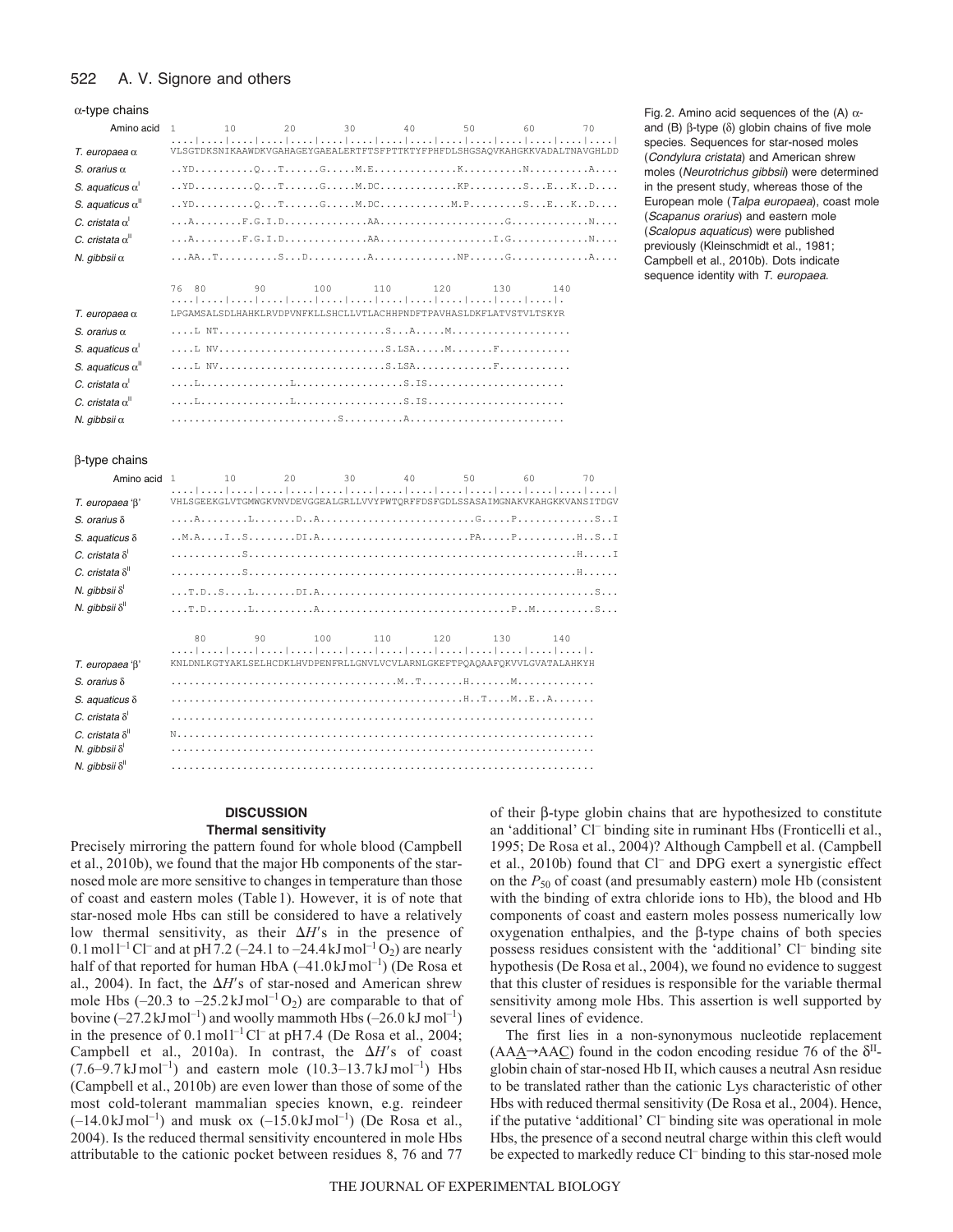

Fig. 3. Effect of pH on the enthalpy of oxygenation  $(\Delta H')$  of hemoglobin components I (solid line) and II (dashed line) from (A) star-nosed, (B) coast, (C) American shrew and (D) eastern moles.  $\Delta H'$  was calculated from  $P_{50}$  data collected at 37 and 25°C in the presence of 0.1 mol  $\mathsf{I}^{-1}$  Cl<sup>-</sup> using the integrated van't Hoff isochore, and corrected for the heat of oxygen solution (see Materials and methods for details). Data for coast and eastern moles were analyzed from the raw data set of Campbell et al. (Campbell et al., 2010b).

Hb isoform. In contrast, the Cl<sup>-</sup> sensitivities of the two Hb components of this species were nearly indistinguishable (Table1). Moreover, both Hb components exhibited nearly identical  $\Delta H$ 's and associated thermal sensitivities (Table1), thus arguing against a differential number of Cl<sup>-</sup> binding sites between the two star-nosed mole isoforms. Although  $\beta$ 8Lys,  $\beta$ 76Lys and  $\beta$ 76Asn may constitute an additional Cl– site in brown bear Hb (De Rosa et al., 2004), our results suggest that this site is not operational in star-nosed mole Hbs.

Further evidence against the 'additional' Cl<sup>-</sup> binding site hypothesis is provided by data collected from American shrew mole Hb (Fig. 1B). The genes encoding both  $\delta$ -globin chains of this species were observed to possess amino acid complements at residue positions 8, 76 and 77 identical to those found in coast and eastern moles (Fig. 2). However, the  $O_2$  affinities of both American shrew mole Hb isoforms are more strongly governed by temperature than those of the two fossorial species, despite possessing similar Cl– sensitivities (Table 1). Thus, although this site may be operational in bovine Hb (Fronticelli et al., 1995), our results suggest that these findings cannot be extrapolated to other species based on the amino acid complement at positions 8, 76 and 77 of  $\beta$ -type globin chains. Indeed, despite possessing the identical trio of residues as bovine, reindeer and musk ox Hb,  $O_2$  binding data indicate that  $Cl^-$  is also unable to bridge this cationic cluster in woolly mammoth and Asian elephant Hbs (Campbell et al., 2010a).

As noted above, we previously demonstrated that coast mole Hb possesses an extra Cl<sup>-</sup> binding site relative to human HbA, as treatments with  $0.1 \text{ mol}^{-1} \text{Cl}^-$  and saturating levels of DPG lowered Hb–O2 affinity more than DPG alone (Campbell et al., 2010b). However, it is clear that this site is not the reason for the differential temperature sensitivities seen among mole Hbs, as the major Hb components (Hb II) of star-nosed moles from both Manitoba and Pennsylvania were also found to possess an additional Cl<sup>-</sup> binding site (Fig.1A, supplementary material Fig.S1). Furthermore, the Cl– sensitivity of Hbs from coast, star-nosed and American shrew moles are nearly identical (Table1). [Eastern mole Hb possesses a central cavity  $\delta$ 136Gly $\rightarrow$ Glu replacement that not only abolishes DPG binding, but also lowers the sensitivity of its Hb components to Cl<sup>-</sup> and  $H^+$  (Campbell et al., 2010b), hence precluding its inclusion here.] This striking similarity in Cl<sup>–</sup> sensitivity argues for a non-DPGoverlapping Cl– binding site operating in the Hbs of these species. Although this site is yet to be identified, the synergistic effect of  $Cl^-$  and DPG is abolished above  $pH7.5$  in the star-nosed mole (Fig.1A), indicating that it may be proton-linked, similar to that observed in Eskimo dog Hb (Bårdgard et al., 1997). Although it is likely that differential Cl<sup>-</sup> binding is at least partly responsible for the numerically lower  $\Delta H'$  values of mole Hbs compared with human HbA, it is important to stress that the variable thermal sensitivity among mole Hbs does not appear to be due to a differential ability to bind Cl<sup>-</sup>.

As with chloride ions, coast, star-nosed and American shrew mole Hbs exhibit similar sensitivities to the red cell organophosphate DPG (Table1). Thus, we find no evidence to suggest that DPG plays a role in the variable thermal sensitivity of the Hbs of these species. Notably, however, coast and eastern mole Hbs (Campbell et al., 2010b) exhibited appreciably larger Bohr coefficients than those of star-nosed and American shrew moles under all experimental conditions (Table 1). Moreover, the  $\Delta H$ 's of coast and eastern mole Hbs show greater pH-dependent variation than those of star-nosed and American shrew moles (Fig.3). These results provide strong evidence that a differential ability to bind  $H^+$  underlies the variable thermal sensitivity among the Hbs of these species. Given that the acid dissociation constant (p*K*a) of His residues tend to be near physiological pH (Berenbrink, 2006), we therefore speculated that coast and eastern mole Hbs may contain one or more His residues that are not present in the Hbs other mole species.

Consistent with this prediction, the Hbs of both species were found to possess a Gln $\rightarrow$ His replacement at position 125 of their -globin chains (Fig.2). Moreover, molecular modelling illustrates that residue  $\delta$ 125His is located on the surface of the deoxy-state protein (Fig.4), and is thus accessible to  $H^+$ . However, it should be stressed that protonation of the imidazole side chain (resulting from an increase in the  $pK_a$  of this group in the T state) is in itself not enough to help stabilize the deoxy-state protein (i.e. contribute to the Bohr effect). In this regard, it is of note that residue 34 of the adjacent  $\alpha$  chain is not only negatively charged in both coast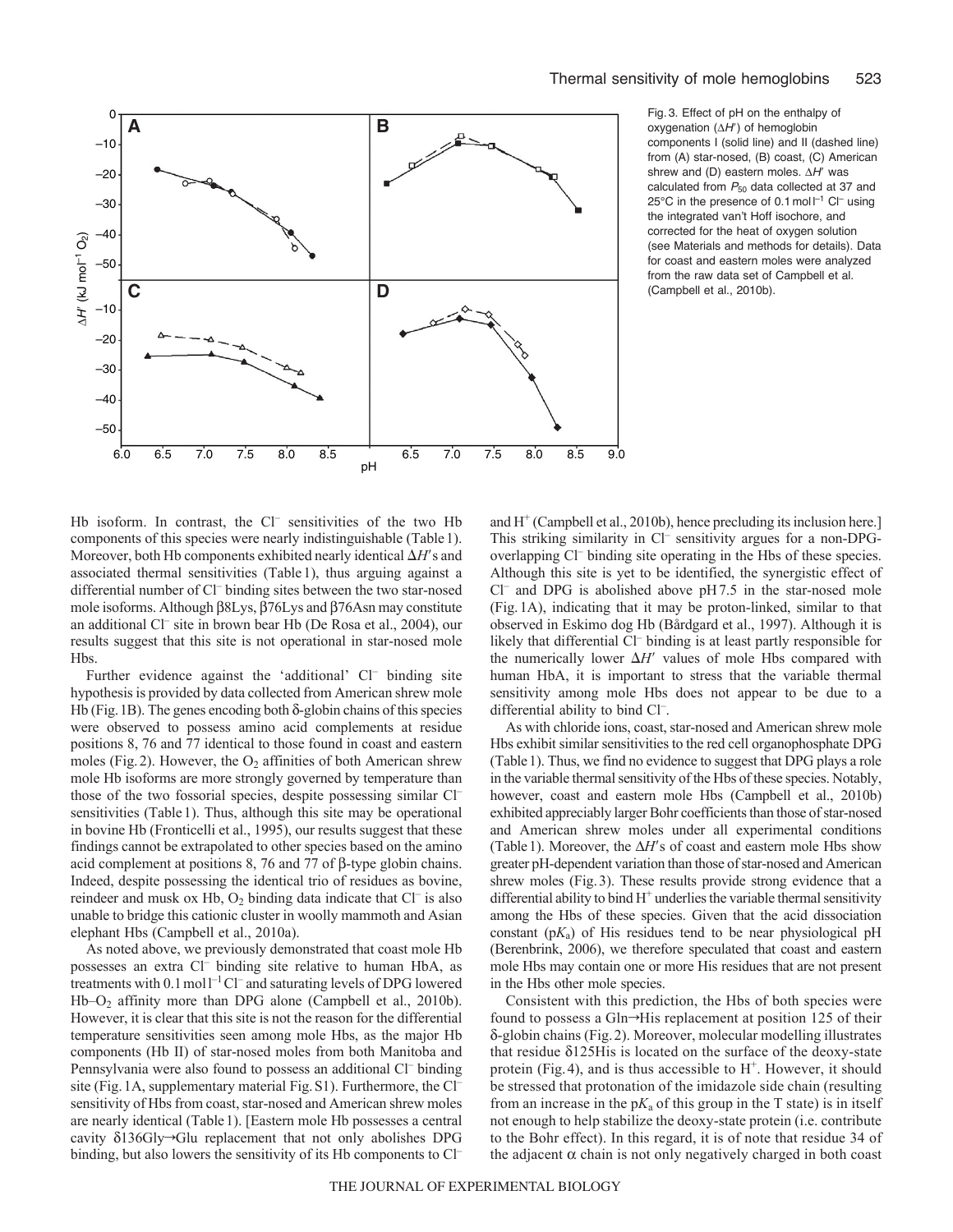

and eastern moles – Glu and Asp, respectively – but lies within salt-bridge distance  $(\leq 4 \text{ Å})$  of  $\delta$ 125His (i.e. close enough to interact with and alter the p*K*<sup>a</sup> of this residue). Indeed, our computational models suggest that  $\alpha$ 34Asp is able to form a stable bond with  $\delta$ 125His of eastern mole Hb, whereas  $\delta$ 125His of coast mole Hb can electrostatically interact with both of the slightly longer side chains of  $\alpha$ 34Glu and  $\alpha$ 30Glu (Fig. 4). Notably, other mole species possess a neutral residue (Ala or Thr) at  $\alpha$ 34 (Fig. 2), signifying that this is the ancestral state and suggesting the following pattern of nucleotide substitutions at this codon:  $GCG[Ala]$  (star-nosed/shrew mole)  $\rightarrow$  GAG[Glu] (coast mole)  $\rightarrow$ GAC[Asp] (eastern mole). These observations suggest that both a titratable buffer group at  $\delta$ 125 (Gln $\rightarrow$ His) and an anionic amino acid at  $\alpha$ 34 (Ala $\rightarrow$ Glu) evolved in a common ancestor of coast and eastern moles, which together conferred an elevated Bohr effect of its Hb relative to that found for other moles (Table 1, Fig. 3). Consequently, our results indicate that a Hb phenotype with a relatively low thermal sensitivity  $(\Delta H \approx -24 \text{ kJ} \text{mol}^{-1})$  is the ancestral condition in moles, with further reductions (in absolute terms) in  $\Delta H'$  being a shared derived trait that evolved in a common ancestor of the two subterranean forms.

## **Oxygen binding properties**

It has been suggested that the high  $O<sub>2</sub>$  affinity of European mole blood  $(P_{50}=20-24 \text{ mmHg})$  may be advantageous in loading  $O_2$  in chronically hypoxic burrows (Bartels et al., 1969; Quilliam et al., 1971; Jelkmann et al., 1981). However, the same may not be expected for small (10–12g) semi-fossorial species such as the American shrew mole, which not only constructs shallow tunnel galleries but also frequently forages above ground (Dalquest and Orcutt, 1942). In fact, an elevated blood– $O_2$  affinity would potentially be maladaptive for fuelling the high mass-specific metabolic rate of this species, which is  $\sim$  2.3 times the value predicted by allometry for eutherian mammals (Campbell and Hochachka, 2000). Consistent with this suggestion, the intrinsic  $O_2$  affinity of American shrew mole Hb  $(P_{50}=9.5-10.3 \text{ mmHg}$  at pH 7.2 and 37°C; Table1) is markedly lower than that of star-nosed and coast moles Fig. 4. Surface model of coast mole hemoglobin with residues Glu30 and Glu34 (red) on the H helix of the  $\alpha$ -globin chains and His125 (blue) on the B helix of the  $\delta$ -globin chains highlighted. Structural models were constructed for both coast and eastern moles by inserting species-specific amino-acid substitutions (coast mole:  $\delta$ 125Gln-His and  $\alpha$ 34Thr-Glu; eastern mole:  $\delta$ 125Gln $\rightarrow$ His and  $\alpha$ 34Thr $\rightarrow$ Asp) into models previously prepared for these species (Campbell et al., 2010b) using the MODELLER function of the Insight II program package version 97.2 (Biosym Technologies, San Diego, CA). For each model, strain energy minimization precisely followed the procedures outlined in Campbell et al. (Campbell et al., 2010b). Optimized electrostatic interactions (i.e. salt bridges) between neighbouring residues were evaluated using CHARMM (Chemistry at HARvard Macromolecular Mechanics; http://www.charmm.org) potentials. Inter-atomic distances of 4Å were set as a minimal criterion for salt-bridge formation. Our results suggest that  $\delta$ 125His of coast mole Hb interacts closely with two Glu residues (30 and 34) of the  $\alpha$ -chain (top left), whereas  $\delta$ 125His of the eastern mole protein forms a stable salt bridge with  $\alpha$ 34Asp of the neighbouring chain (top right). These salt bridges presumably stabilize the T-state protein and are likely responsible for the elevated Bohr effect of these two proteins relative to other mole species (see Discussion for details). Surface and ribbon representations were visualized with DINO version 0.9.1 (Philippsen, 2002).

(5.2–6.5mmHg). Hence, because the sensitivity of American shrew mole Hbs to DPG and Cl– is nearly identical to that of star-nosed (Table1), coast (Campbell et al., 2010b) and European mole Hbs (Jelkmann et al., 1981), the  $P_{50}$  of American shrew mole blood is likely ~10 mmHg higher than these fossorial and semi-aquatic forms. The similarity in DPG sensitivities among mole species is also noteworthy, as it suggests that a reduced sensitivity to DPG may not be a specific adaptation to subterranean life as previously presumed (Jelkmann et al., 1981).

Regardless of the mechanism, the heightened blood– $O_2$  affinity of subterranean moles is presumably advantageous as it safeguards O2 uptake under periods of hypoxia. However, this trait is also expected to markedly reduce their ability to unload  $O<sub>2</sub>$  from arterial blood. The elevated Bohr coefficients of coast and eastern mole Hbs in the presence of allosteric effectors  $(-0.63 \text{ to } -0.86)$  relative to less fossorial star-nosed and American shrew moles are thus notable, and potentially adaptive in this regard, as they would increase the  $P_{O_2}$  at which maximal  $O_2$  offloading occurs. Importantly, our results show that increased proton binding also numerically lowers the  $\Delta H'$  of coast and eastern mole blood (Fig. 3), a trait that may minimize impairment of  $O_2$  loading at the lungs while burrowing, i.e. during exercise-induced hyperthermia (Campbell et al., 2010b). Given that both traits are potentially 'adaptive', we are (unfortunately) unable to speculate which of these two features was selected upon by evolution. Indeed, given that changes in  $\Delta H'$  tend to be accompanied by changes in blood–O<sub>2</sub> affinity, care must be taken to consider both of these attributes together rather than in isolation.

### **LIST OF SYMBOLS AND ABBREVIATIONS**

| DPG          | 2.3-diphosphoglycerate             |
|--------------|------------------------------------|
| Hb           | hemoglobin                         |
| $n_{50}$     | Hill's cooperative coefficient     |
| $P_{50}$     | half-saturation pressure of oxygen |
| pI           | isoelectric point                  |
| $pK_a$       | acid dissociation constant         |
| <b>RACE</b>  | rapid amplification of cDNA ends   |
| $\Lambda H'$ | overall enthalpy of oxygenation    |